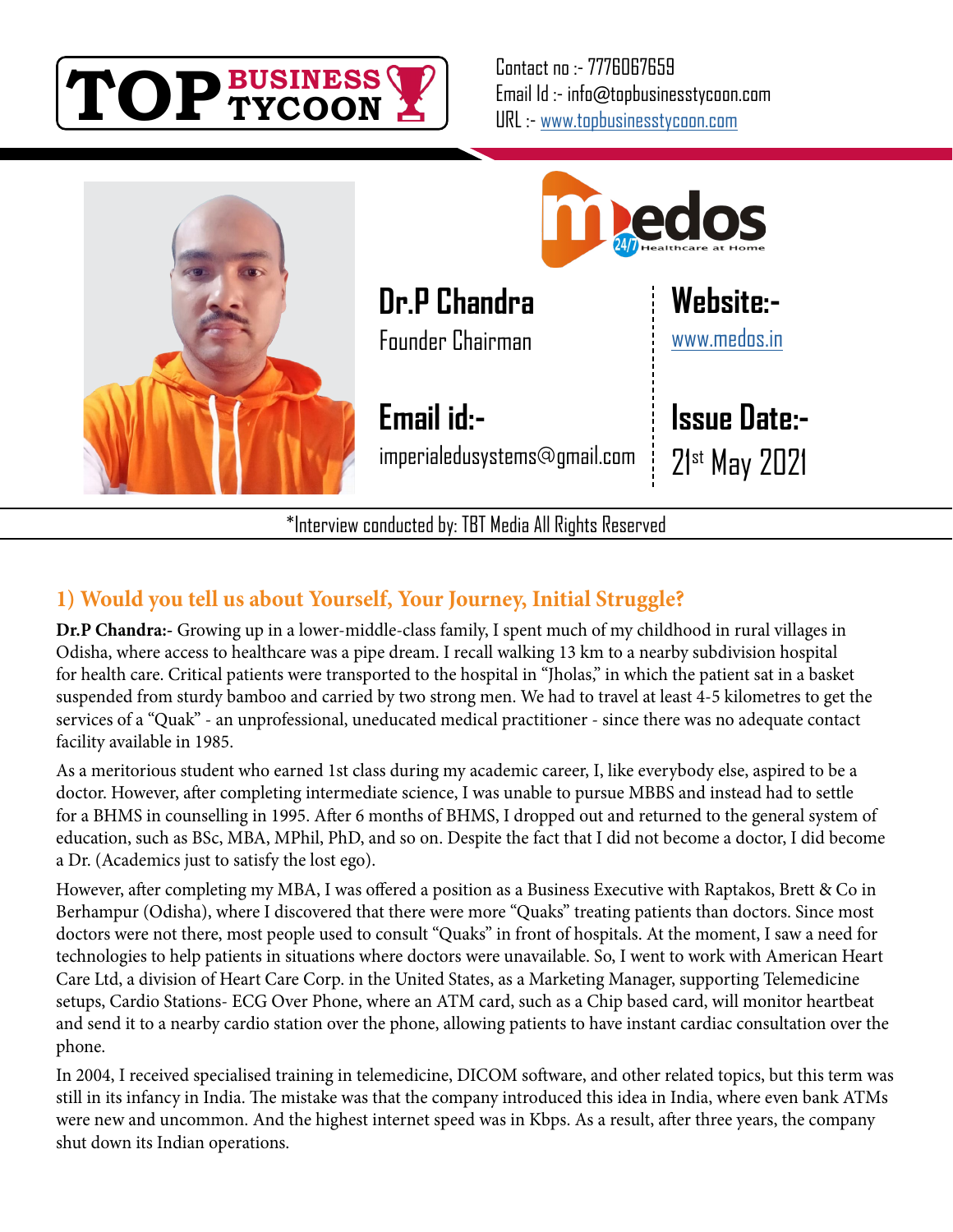# **Medos**

"Good health is not something we can buy. However, it can be an extremely valuable saving." **- Dr.P Chandra**

After being forcefully fired from that role, I launched my career in Investment Banking and progressed up the corporate ladder. Yet there was still a thought at the back of my mind about how to get the programmes to the public's doorstep. So, at the same time as I was working with various companies, I started my own company to experiment with the internet, and my first project was an online hotel booking website in 2005, which failed to take off due to the same issue, as the idea was new at a time when people had little or limited access to the internet and ATM-debit cards.

After failing and burning out my savings, I began contracting IT-related work; I also took on data entry work to pay my venture's employees while maintaining my career to finance the venture. My own business became selfsustaining over the course of three years, and I launched two e-commerce websites, one of which is still operational.

Since offering healthcare facilities to the public is my passion, and thankfully, as my own company became selfsustaining and successful, I quit my last assignment in 2008. I'm not sure whether it was poor or good for me, as after joining UTI as a Chief Manager and not being assigned any headquarter due to the economic recession, I quit my last assignment in 2008. I wanted to make my own decisions and began releasing various web apps that provide various B2C resources.

Finally, in 2010, I began providing healthcare to those in need. However, the company did not take off as planned. When it became more impossible to maintain after further setbacks in the current healthcare services, luck persuaded me to reconsider and return to work, this time in the government sector (State Pollution Control Board) for more than three years, only to survive my own company.

Finally, in 2017, I resigned from all assignments to focus on my own company, which is now doing nearly 1.7 Crores in revenue, and Medos began fully operating independently in 2017-18. Though the early years were too difficult to manage on their own, they have now broken even and are operating individually under the umbrella of the company.

Nobody trusts me as they see my current condition. At first, having a square meal was a pipe dream. At the end of each month, salaries were paid to employees, rent was paid to the landlord, petrol was poured into executive bikes, and money was spent on job advertising not from venture profits, but from own salary.

"The only way to manage the business is to give up everything. Since the venture is your only passion, it's as if you had a sick kid at home that needs more assistance and care. Despite the fact that no one, including friends, family members, and relatives, has come out to assist you emotionally or financially, and you are being discouraged on both sides, you must take your winning call and eventually you will be the winner."

Even now, despite the fact that I am applying for an incubation centre, I am seeing that those without entrepreneurial skills are having this and shutting doors within 6 months, although we are already failing on all fronts. This frustrates me at times, but you have to go on without it.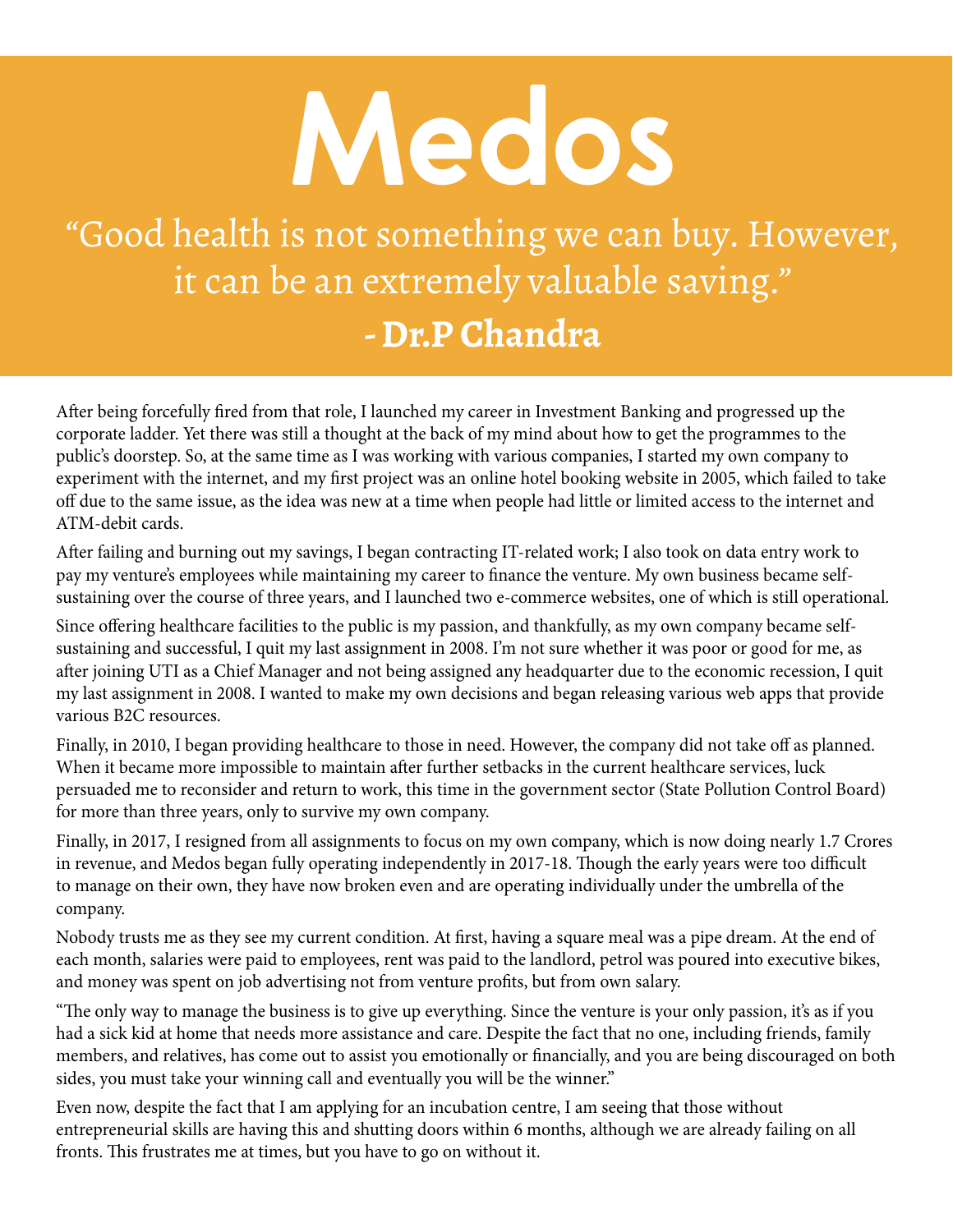# **2) How can you keep on top of performance improvement and shifts in industry thinking that you'll be focusing on more now?**

**Dr.P Chandra:-** The demand for healthcare support services is enormous, and according to my estimates, it is worth at least Rs 1500 crore in India. The main issue is a lack of trained and skilled personnel. Although an increasing number of people are using these facilities, there is a shortage of skilled personnel. In this vertical, there is a demandsupply imbalance that needs to be addressed and taken seriously.

Furthermore, the Covid-19 has put a lot of strain on this industry. The majority of people want compassionate nursing treatment at home, and they're also looking for a nurse who knows how to deal with ventilators and has critical care expertise. The demand increased dramatically, and I believe that most service providers would be unable to meet the current demand. There are also requests for assistance, such as renting oxygen tubes, ventilators, and emergency facilities at affordable rates, as well as delivering treatment for Covid +ve home isolated patients, among other things. I believe that as more people become aware of Covid +ve and stop wandering outside of their homes, we can see a 500 % increase in demand for home distribution of medicines, laboratory facilities, and the provision of home nurses in the coming months.

# **3) What incident had most influenced your career choice?**

**Dr.P Chandra:-** Entrepreneurship is a passion rather than a profession. One must marry his own business and grow it as though it were a child. Second, I accept that choosing the vertical is an option. And this decision should be based on your interests. Since I had a childhood dream of being a doctor but was unable to do so, I decided to seek an alternative to acting as an intermediary to deliver the best healthcare support services to people at their doorstep.

Furthermore, I was in Bihar-Jharkhand and was searching for an orthopaedic surgery doctor on an urgent basis, but was unable to find one. This prompted me to launch an application (Mobile) for an online doctor database and consultation. Despite the fact that I was present at the district headquarters, I inquired of various locals, pharmacies, and pathology laboratories, but to my surprise, no one understood the distinction between a general surgeon and an orthopaedic surgeon.

In another instance, I was in need of a nephrologist in Bihar, but no one could respond in a timely manner. Even though I attempted Practo and was dissatisfied with the information, I am not blaming; rather, I am stating that there are so many resources in this vertical to offer the highest, most accurate, and most valid information to the public. This incident prompted me to include online doctor consulting services in my portfolio, which will be ready in 2022.

### **4) Why should one prefer you?**

**Dr.P Chandra:-** When there is an emergency, Medos-Medical-Emergency-Door-Services works on delivering all health-care services to people's doorsteps. People, in general, should not need such services and they do not need others' assistance for payment unless there is an emergency. Medos provides door-to-door medicine delivery, pathological service collection, home-based nursing and elder care, maternity care, and ultimately, home-based doctor consulting services—a basket of full home-based healthcare options.

### **5) What/Who Inspires MEDOS to come up with a unique way to care about people's health?**

**Dr.P Chandra:-** Nothing, but it is my own passion to serve people alternatively not being a medico.

### **6) What kind of support did you need when you started MEDOS?**

**Dr.P Chandra:-** I believe that if you are not fortunate enough to receive venture capital, seed money, or a start-up incubation centre, no one can accept you, including families, relatives, and friends. If you want to defend your zeal,